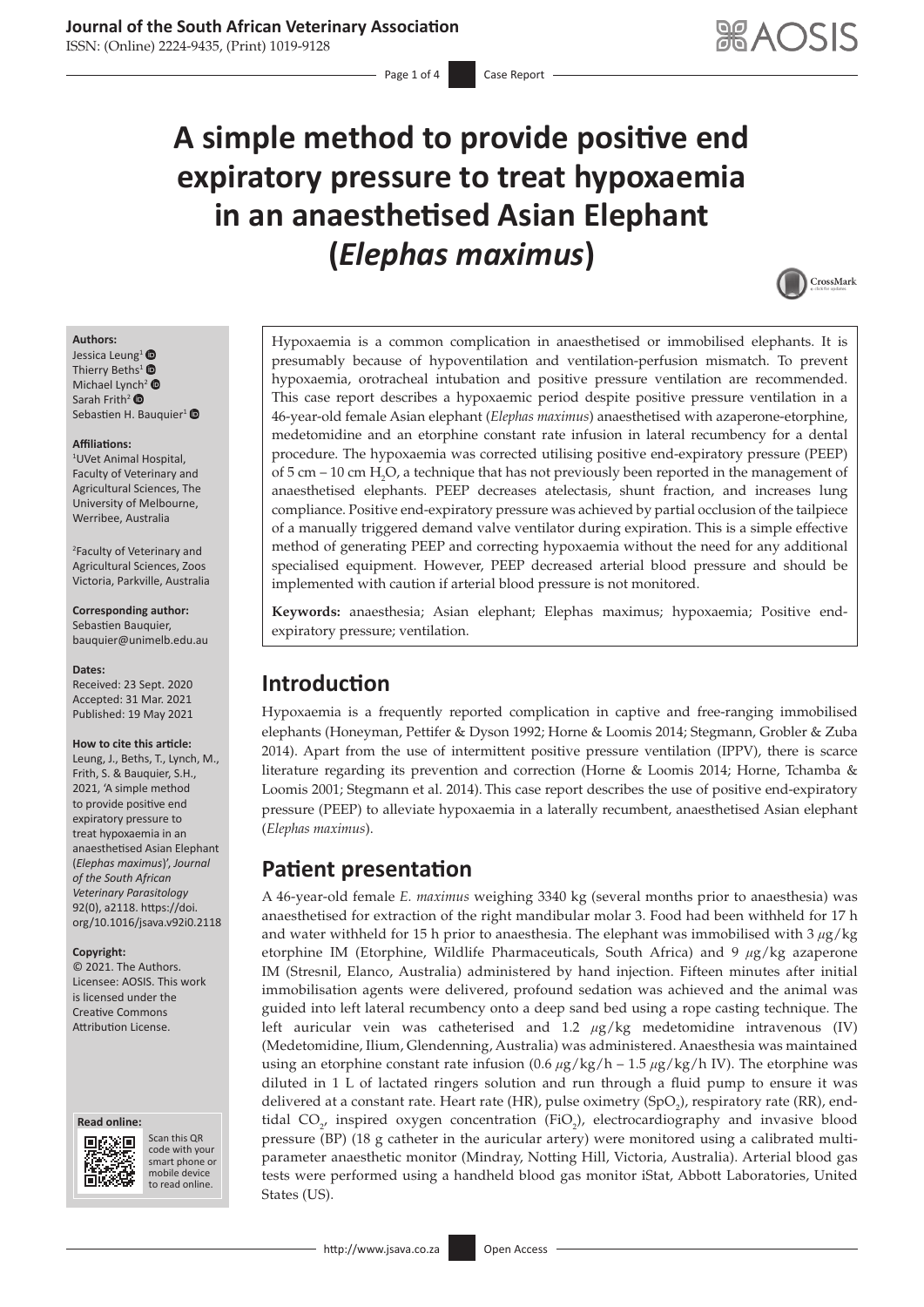| Time  | Event                                                    | <b>HR</b>                | <b>RR</b>      | SPO <sub>3</sub>         | ETCO,                    | <b>MAP</b>               | PaO <sub>2</sub>         | PaCO <sub>3</sub>        |
|-------|----------------------------------------------------------|--------------------------|----------------|--------------------------|--------------------------|--------------------------|--------------------------|--------------------------|
| 9:07  | Etorphine/azaperone injection                            |                          |                |                          |                          | $\overline{\phantom{0}}$ | $\overline{\phantom{0}}$ |                          |
| 9:22  | Recumbency achieved                                      | $\overline{\phantom{a}}$ | ٠              | $\overline{\phantom{a}}$ |                          |                          | $\overline{a}$           |                          |
| 9:23  | Cannulation of auricular vein, 4 mg medetomidine IV      | 39                       | 5              | 97                       |                          |                          |                          |                          |
| 9:27  | First intubation attempt                                 | 42                       | 0              | 96                       |                          |                          | $\overline{a}$           |                          |
| 9:29  | Second intubation attempt with smaller ETT               | 40                       | $\mathbf{0}$   | 97                       | $\overline{\phantom{a}}$ | $\overline{\phantom{a}}$ | $\overline{\phantom{a}}$ |                          |
| 9:30  | Atipamezole 20 mg IV                                     | 42                       | $\mathbf 0$    | 96                       |                          | $\overline{a}$           | $\overline{\phantom{0}}$ |                          |
| 9:31  | Intubation                                               | 37                       | $\mathbf{0}$   | 99                       |                          |                          |                          |                          |
| 9:32  | Commence IPPV                                            | 37                       | 6              | 100                      | 34                       | $\overline{\phantom{0}}$ | $\overline{a}$           |                          |
| 9:37  | Commence etorphine CRI                                   | 32                       | 6              | 95                       | 30                       |                          |                          |                          |
| 9:55  | Arterial line placement                                  | 46                       | 7              | 100                      | 31                       | 172                      | 78                       | 47.2                     |
| 10:10 | Commence dental procedure                                | 47                       | 7              | 97                       | 28                       | 170                      | $\sim$                   | $\overline{\phantom{a}}$ |
| 10:16 | Desaturation                                             | 40                       | $\overline{7}$ | 92                       | 30                       | 138                      | 76                       | 56.8                     |
| 10:25 | Extubate because of leaking ETT                          | 54                       |                | 88                       | ٠.                       | 132                      | $\overline{\phantom{a}}$ |                          |
| 10:31 | Reintubate with larger ETT                               | 50                       | 7              | 86                       | 23                       | 120                      | $\overline{a}$           | $\overline{\phantom{a}}$ |
| 10:40 | Before start of PEEP                                     | 33                       | $\overline{7}$ | 89                       | 25                       | 91                       | 49                       | 54.9                     |
| 10:50 | Removed arterial line                                    | $\overline{\phantom{a}}$ | $\overline{7}$ | 94                       | 19                       | 70                       | 59                       | 23.6                     |
| 10:55 | Removed remainder of monitoring                          | $\overline{\phantom{a}}$ |                | 97                       | $\overline{\phantom{a}}$ | $\overline{\phantom{a}}$ | $\overline{\phantom{a}}$ |                          |
| 11:00 | End anaesthesia, administered naltrexone and atipemazole |                          |                |                          |                          | $\overline{a}$           | $\overline{a}$           |                          |
| 11:02 | <b>Standing</b>                                          |                          |                |                          |                          |                          |                          |                          |

**TABLE 1:** Cardiorespiratory variables over the duration of the anaesthetic for an elephant anaesthetised with etorphine-azaperone, medetomidine and an etorphine constant rate infusion.

EtCO<sub>2</sub>, end-tidal carbon dioxide; ETT, endotracheal tube; HR, heart rate; MAP, mean arterial pressure; PaCO<sub>2</sub>, partial pressure of arterial carbon dioxide; PaO<sub>2</sub>, partial pressure of arterial carbon dioxide; PaO<sub>2</sub>, pa RR, respiratory rate; SpO<sub>2</sub>, oxygen saturation; IPPV, intermittent positive pressure ventilation; PEEP, positive end-expiratory pressure; CRI, constant rate infusion.

As a result of difficulties with intubation and a period of apnoea that developed after the medetomidine administration, 6 *μ*g/kg atipamezole was administered IV (Atipamezole, Ilium, Australia). Shortly after reversal, a 30 mm internal diameter (ID) cuffed orotracheal tube was placed and connected to a manually triggered Mega-Vertebrate demand ventilator (In Case of Anesthesia, US). With a peak inspiratory pressure (PIP) of 15 cm  $H_2O$ , RR of 7 and an inspiratory: expiratory ratio (I:E) of 1:1, it allowed the maintenance of normocapnia  $(EtCO<sub>2</sub>)$  between 35 millimetre of mercury [mmHg] and 45 mmHg), while providing a  $\text{FiO}_2$  of about 33%.

After 1 h into the anaesthetic, the  $SpO<sub>2</sub>$  value decreased from 100% to 92%. A leak around the orotracheal tube was detected and another 30-mm ID tube with a slightly larger external diameter was placed. Although the PIP was increased to 20 cm  $H_2O$ , the SpO<sub>2</sub> value declined between 86% and 89%. An arterial blood gas analysis confirmed a diagnosis of hypoxaemia with a PaO<sub>2</sub> of 49 mmHg and a PaCO<sub>2</sub> of 55 mmHg (see Table 1).

To treat the hypoxemia, it was decided to add PEEP. At the end of the inspiration phase, the anaesthetist let the air pressure decrease until it reached  $5 \text{ cm} - 10 \text{ cm H}_{2}\text{O}$ . At that time, using his hand, the anaesthetist applied PEEP by blocking the ventilator's exhaust tailpiece to prevent the air pressure from decreasing further until the next breath. The PIP, RR and the I:E ratio remained unchanged at 20 cm  $H_2O$ , 7 breaths a minute and about 3.5:5, respectively. Within 7 min, the PaO<sub>2</sub> increased to 59 mmHg (SpO<sub>2</sub> of 92%), and shortly after, the  $SpO<sub>2</sub>$  reached 97%; however, further blood gas analysis was not available.

While oxygenation improved with PEEP, BP declined from a mean arterial pressure of 132 mmHg immediately before PEEP to as low as 70 mmHg during PEEP. In preparation for recovery, the arterial catheter was removed and PEEP was discontinued because of the risk of unmonitored hypotension.

# **Discussion**

The potent opioid etorphine is often used to anesthetise elephants either alone or in combination with other drugs (Honeyman et al. 1992; Horne et al. 2001; Stegmann et al. 2014). It often causes hypoventilation and moderate to severe hypoxaemia (Horne & Loomis 2014; Stegmann et al. 2014). In conscious *E. maximus*, lateral recumbency for 15 min is also associated with a significant decrease in  $PaO<sub>2</sub>$  when compared with standing. This reduction in PaO<sub>2</sub> can be as significant as  $30\%$  but is usually not accompanied by any change in PaCO<sub>2</sub> (Honeyman et al. 1992; Isaza et al. 2003). As such, hypoventilation is hypothesised to contribute less to hypoxaemia in conscious recumbent elephants than ventilation/perfusion (V/Q) mismatch and pulmonary shunting, similar to horses (Horne & Loomis 2014). In the latter, the degree of V/Q mismatch correlates positively with increasing body mass and being influenced by the shape of the thoracoabdominal contour (Moens et al. 1998). Therefore, the physical attributes of elephants, including a high body mass and extremely oblique set diaphragm, may contribute to the rapid formation of V/Q mismatch (Horne & Loomis 2014; Stegmann et al. 2014). The use of etorphine may further exacerbate V/Q mismatch as it is a known cause of pulmonary hypertension in other species (Meyer et al. 2015). Extreme pulmonary hypertension may result in right to left shunt, thus contributing to hypoxaemia.

As a result of the use of potent respiratory depressants and the rapid development of V/Q mismatch, oxygen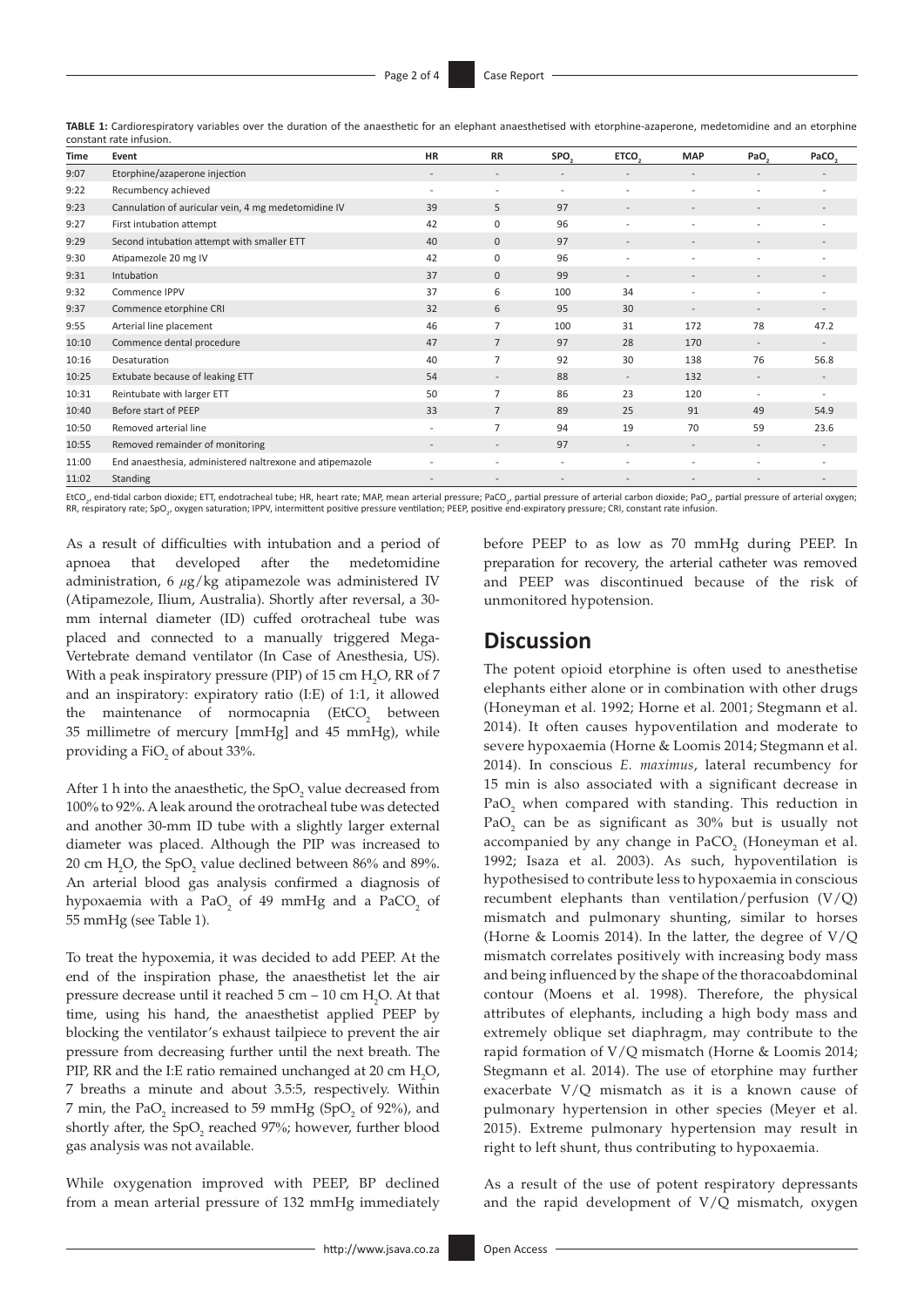supplementation is recommended for all immobilised or anaesthetised elephants (Horne & Loomis 2014).Although elephants are primarily nasal breathers, oxygen insufflation via the trunk is usually unsuccessful in preventing hypoxaemia (Horne & Loomis 2014; Stegmann et al. 2014). Intermittent positive pressure ventilation through an orotracheal tube is therefore the preferred method of ventilation with multiple modes of IPPV reported in that species. Such methods of IPPV include the use of modified leaf blowers to deliver room air in the field, high flow demand valves connected in series to deliver 100% oxygen and customised bellow driven ventilators for use in a clinic environment (Horne & Loomis 2014; Horne et al. 2001).

In this case, a combination of drug-induced hypoventilation and the development of V/Q mismatch are the likely causes of the observed hypoxaemia. Correction of hypoventilation by providing IPPV and increasing PIP was unsuccessful in correcting hypoxaemia. In anaesthetised horses, atelectasis forms rapidly, and the early implementation of IPPV is recommended to maintain and improve oxygenation (Moens et al. 1995, 1998; Wilson & Soma 1990). The delay in implementing IPPV because of difficulties in intubation and the initial period of apnoea may have contributed to the development of atelectasis, V/Q mismatch and consequently hypoxaemia in this case. The anaesthetist was unable to increase PIP past 20 cm  $H_2O$ , which did not allow for a proper recruitment manoeuvre and was followed by a further decrease in SpO<sub>2</sub>.

This case utilised a commercially available assisted demand ventilator. The design of this specific ventilator is such that rapid and high flow oxygen delivery into the ventilator generates negative pressure at the tailpiece of the ventilator and draws in atmospheric air through entrainment. The increase of gas flow permits a quicker delivery of the required tidal volume. The resulting FiO<sub>2</sub> was 33%, although a FiO<sub>2</sub> of 42% is reported by the manufacturer (In Case of Anaesthesia, n.d.). As high FiO<sub>2</sub> is associated with increased shunt fraction in other species, the lower  $\mathrm{FiO}_2$  provided by this ventilator may have been beneficial in preventing further atelectasis (De Monte et al. 2013; Osbertg et al. 2017).

Positive end-expiratory pressure, which is defined as the residual alveolar pressure above atmospheric pressure at the end of expiration, improved oxygenation (Ambrosio et al. 2013; Moens et al. 1998). The mechanism by which PEEP achieved this is multifactorial. It includes increased alveolar pressures to reopen alveoli and prevent alveoli collapse, decreased work of breathing, increased functional residual capacity and altering the centre of distribution of ventilation within the lungs (Ambrosio et al. 2013; De Monte et al. 2013).

Positive end-expiratory pressure improves pulmonary gas exchange in multiple species under anaesthesia (Ambrosio et al. 2013, 2017; Osbertg et al. 2017). In humans, a PEEP around 6 cm  $H_2O$  prevents atelectasis, although a higher PEEP is required to reopen closed alveoli (Osbertg et al. 2017).

In dogs, a PEEP at 10 cm  $H_2O$  results in a significant reduction of atelectasis and an increase in lung volume by up to 60%, while in horses, titration of the PEEP improves oxygenation, reduces shunt fraction and increases lung compliance (De Monte et al. 2013; Moens et al. 1998).

On a modern mechanical ventilator, PEEP is a basic setting that applies pressure at the end of expiration. Otherwise, commercial PEEP valves or handmade water column can be adapted onto the expiratory limb of the circuit or the scavenge tubing of the anaesthesia machine (Allison et al. 2017). In this case, suitable PEEP valves were not available, and use of a water column was inappropriate because of the risk of water being funnelled into the circuit. Covering the tailpiece of the ventilator at expiration was effective at generating PEEP. This is a simple method of generating PEEP without the need for any specialised equipment.

The use of PEEP in elephants may be of particular use in recruiting collapsed alveoli and improving oxygenation because of their unique respiratory system. Elephants lack a pleural space, instead, they possess a distensible collagen fibre network that adheres to the pleura of the chest wall. In addition, the parenchyma itself is supported by an elastic septum that limits alveoli collapse (Browne et al. 1997). These anatomical features may explain the effective recruitment of alveoli and improved oxygenation when applying low levels of PEEP in this elephant. Additionally, following recruitment of the alveoli, the application of PEEP or the reduction of the  $FiO_2$  to 40% was shown to improve and maintain oxygenation and respiratory compliance in dogs (De Monte et al. 2013). The combination of PEEP and reduced  $FiO_2$  provided by the ventilator may have aided the improved oxygenation in this elephant.

As a result of the increased intrathoracic pressures generated by PEEP, cardiac output and consequently, BP often declines (Luecke & Pelosi 2005; Wilson & Soma 1990). This is primarily because of a decrease in venous return and thus ventricular stroke volume (Luecke & Pelosi 2005). In this case, PEEP resulted in a reduction of BP by nearly 50% and thus PEEP was titrated to avoid further decline in BP while maintaining oxygenation. Arterial BP should therefore be monitored closely when PEEP is implemented.

Although the application of PEEP may impair cardiac output, the period of hypotension in this animal may have been exacerbated by other factors. The withholding of water prior to anaesthesia may have produced a mild hypovolaemia resulting in hypotension. In addition, the use of azaperone and atipamezole may have caused vasodilation, thus further reducing BP. The aetiology of the hypotension was likely multifactorial and PEEP impaired the ability of the animal to compensate adequately for its impaired cardiovascular status.

In conclusion, PEEP could easily be generated on the Mega-Vertebrate demand ventilator and was effective at improving